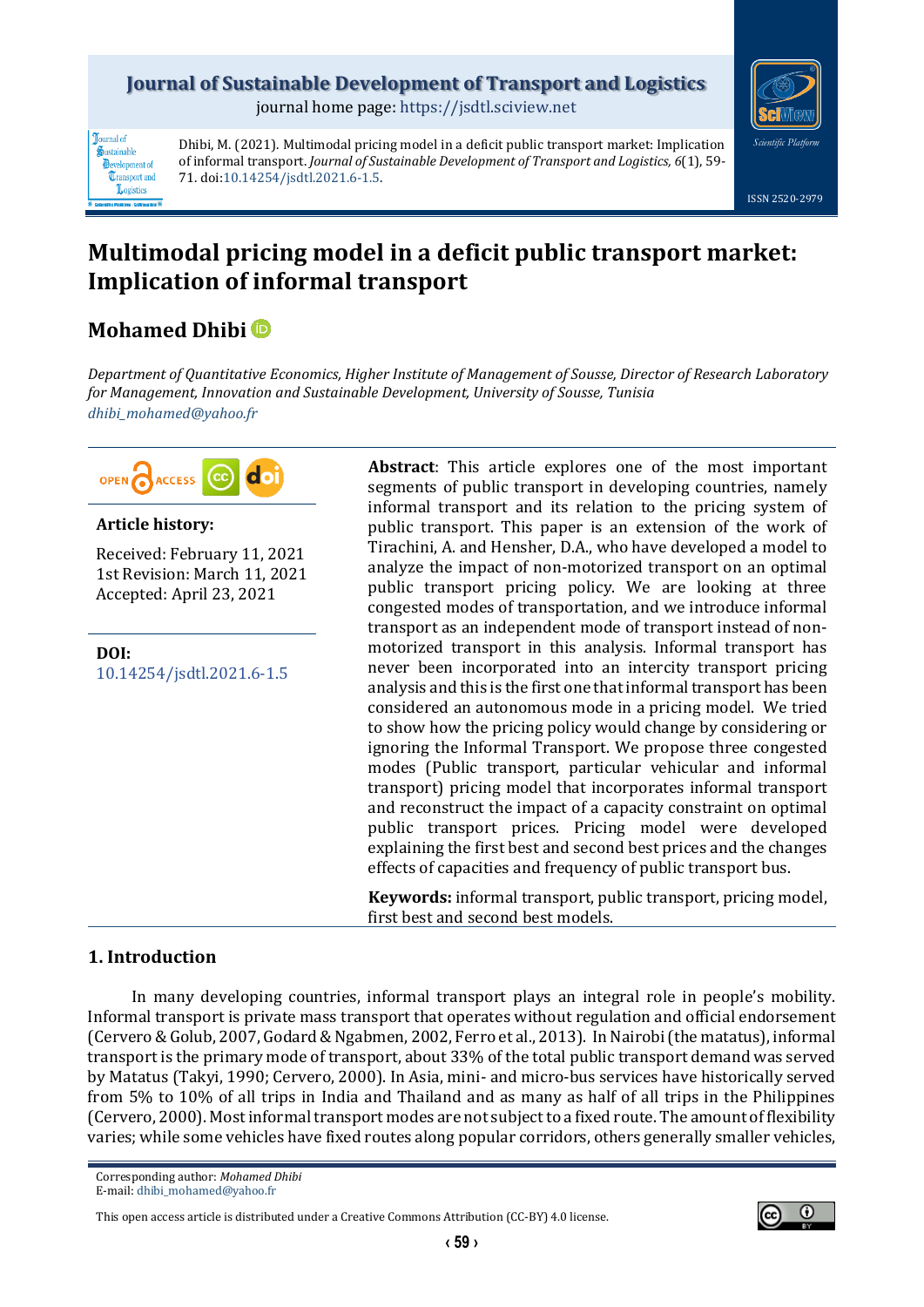have variable, demand responsive routes. In addition to the routes, the size of the vehicle varies, with vehicles ranging from motorcycles to minibuses. The informal sector almost always delivers paratransit-type services, meaning services are either door-to-door or flexible enough to deviate from standard routes. Pricing is similarly flexible.

Public transport is often considered to be a public good and market products. Public transport pricing systems can reflect a market price, fully operational cost or providing it free of charge. Public funding is an important and sometimes the main contributor to the cost structure of public transportation systems. Transportation pricing policies are often discussed in public debate with close links to attitudes towards freedom, fairness and personal norms. But, in general, public transport pricing is never discussed in the presence of informal transport as an autonomous and competitive mode of transport or a substitutable mode of public transport.

This article explores one of the most important segments of public transport in developing countries, particularly in the African countries, namely informal transport and his relation on the pricing system of public transport. Informal transport plays a vital role in the mobility of people in African countries. It is important to know the mechanisms of this activity, as well as the subtle differences between public transport and the informal transport. Informal transport differs from one country to another and therefore not possible to generalize or extrapolate the knowledge of this sector from one country to another country. Public transport provides people with mobility and access to employment, medical care, services and businesses. To ensure greater accessibility in urban areas, governments must produce an efficient and equitable public transport service. Accessibility in this case relates to the ease of reaching various destinations as measured by the availability of services, speed and affordability. Measures to improve the accessibility of public transport could therefore consist on investments in infrastructure, increasing supply products or introducing public transport pricing system.

The contribution of this paper is twofold. First, we develop a theoretical model, which adds to the literature on the pricing of a congested mode (informal transport) when there is competition between modes that strategically set the price of their transport services (public bus transport). In this model, we take into account three congested modes of transport (public bus, private car and informal transport) that are perceived differently, but the externalities associated to all modes of transport are not taken into account. Based on the literature studied below, and to the best of our knowledge, informal transport has never been incorporated into a intercity transport pricing analysis and this is the first time that informal transport has been considered an autonomous mode in a Pricing model. Secondly, the model fairly accurately reproduces the existing urban situation in most African countries characterized by a supply deficit of public transport, prompting informal transport operators to develop this activity. This model and methodology can be useful in assessing intercity transportation policies in countries with a shortage of public transport systems, and help predict the effects of any regulatory changes or market structure changes (entry of new operators, a new tax).

This paper is organized as follows. The next section briefly reviews previous literature on public transport pricing and informal transport implication. Section 3 presents the assumptions of the built model that takes informal transport into account as a substitute mode of transport for the other two modes of transport. The first best and second best prices are given in Sections 4 and 5. Section 6 presents the analysis and discusses the implications therein, and conclusions are then drawn in the final section of the paper.

#### **2. Literature review**

The issue of pricing in the presence of informal transport was not subject of any research. In the majority of countries where informal transport is already present, bus activities are owned by government, through public transport companies. Bus supply levels are instruments for regulating and maximizing social welfare (De Borger and Wouters, 1998). The urban transport pricing studies differ in terms of the amount of spatial, temporal and modal detail in the representation of urban transport, as well as in the transport cost components that are taken into account. In this paper, the urban transport system is represented by many transport markets (rail modes, road modes). Demand is an aggregate representation of the choices of transport users. The demand for passenger transport is generated by assuming that a representative group of people optimally divide their generalized revenues between transport and other goods. Many passenger transport services are available: bus, passenger cars and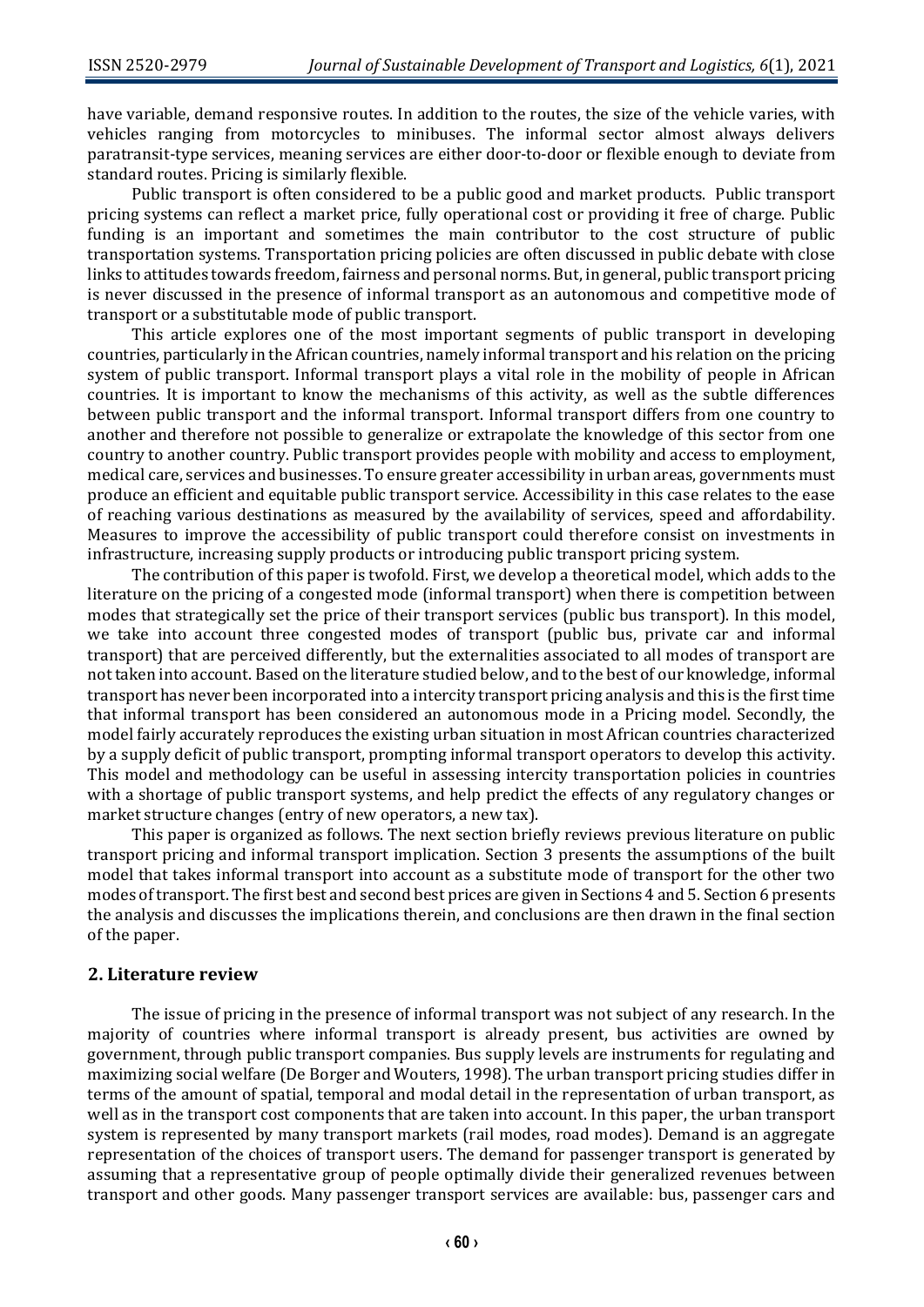informal transport. We do not distinguish here between peak and off-peak travel and we consider three available modes: bus, particular vehicle and informal transport.

Given the structure of the transport market, what is the optimal structure of services to be offered to bus passengers? More precisely, what is the optimal frequency of services and at what price should be applied when we take into account the informal transport? We try to answer to the effect of including informal transport alternatives in the optimal pricing of motorized modes (public transport and car)?

The literature on optimal public transport pricing, frequencies and vehicle sizes is abundant (Glaister & Lewis, 1978; Small, 1983; Viton, 1983; Kraus, 1989; De Borger et al., 1997). De Borger et al. (1998) and Proost and Van Dender (2001)) but we found the lack of treatment of informal transport effect on optimal public transport pricing. Quinet (2005) in the analysis of the transport pricing system distinguishes between the first best (in which all prices correspond to marginal costs) and the second best policies. A historical review on the research developed on public transport pricing policy shows that there has been an evolution to increasingly integrate transport externalities into the analysis. Mohring (1972) works on optimal frequencies. Jansson (1993, 1997) extends the model to look into the optimal fleet size and vehicle size in multiple periods. Viton (1983), De Borger, Wouters (1998) and Bly, P., Oldfield, R.(1986) incorporate externalities other than congestion in their evaluation of optimal pricing and characteristics of transit supply. Another strand of literature (Kraus (1991), Tirachini et al. (2012)) focuses on the effects crowding externalities, confirming the importance of crowding in the evaluation of transport policies. Arnott and Yan (2000) examine a two-mode problem, where both modes are subject to congestion and there is no congestion interaction between them, and study the joint optimization of prices, road capacity and rail capacity. Others papers of Verhoef et al. (1997) and Ivaldi and Vibes (2008)) devoted their analysis to an interurban setting. Verhoef et al. (1997) discusses the social feasibility of road pricing for users. Ivaldi and Vibes (2008) analyze inter- and intra-modal competition in intercity passenger transport markets.

The analysis of transport pricing schemes usually distinguishes between first best and second best policies. A situation in which all prices match marginal costs is known as first best. As reviewed by Quinet (2005) and Tirachni et al (2012), for the first best world there are no external effects, no public goods, firms are price-takers, there is no tax or taxes are optimal, there is no uncertainty or asymmetry in information, no redistribution problems.... However, transport systems in the reality do not match all these conditions and several departures can be found, such as the influence of external factors, noncompetitive markets… associated with a condition known as second best. Technological or acceptability constraints are common factors that impose second best situations within the transport sector, given the impossibility of taxing at marginal cost all modes or all locations in a network.

The first best fare is the one that maximizes social welfare, defined as the sum of users' and operators' benefit (Mohring (1972), Turvey and Mohring (1975) and Jansson (1997) , Quinet (2005), Börjesson. M., Man Fung. C., Proost. S. (2017)). The social optimum, where both travelers' benefits and firm's profits are taken into account, is considered first. Socially optimal prices equate marginal costs that can be considered null in the case of road transportation. Socially optimal frequencies are such that the travelers' waiting time costs equate the average (production) costs.

Informal transport or paratransit or Intermediate Public Transport (IPT), is an important component of its overall transport services, is not considered a self-sustaining transport mode in pricing research. In the literature, several researches on informal transport (Cervero, 2000; Cervero et al., 2007; Parry et al., 2010; Godard et al., 2002; Chavis & Daganzo, 2013) analyze the characteristics of informal transport, its social and economic role, barriers to entry, production capacity, etc., but the role of informal transport in determining the optimal price of public transport, the relationship between public transport and informal transport are not treated in these researches. However, there is no clear vision of what would be an efficient structure of public transport services in the presence of informal transport. Specifically, what should be the frequency of public transport services and how should these fares be? This paper aims at answering, at least partially, these questions.

Informal transport as a result of the malfunctioning of public transport, it is a recognized mode of transport in developing countries and is an alternative that is available to users. The question of the influence of informal transport on urban transport pricing policy is not addressed and no attempt is made to determine how the pricing policy would change by considering or ignoring the transport Informal. We propose a model that incorporates informal transport and reconstructs the impact of a capacity constraint on optimal public transport prices.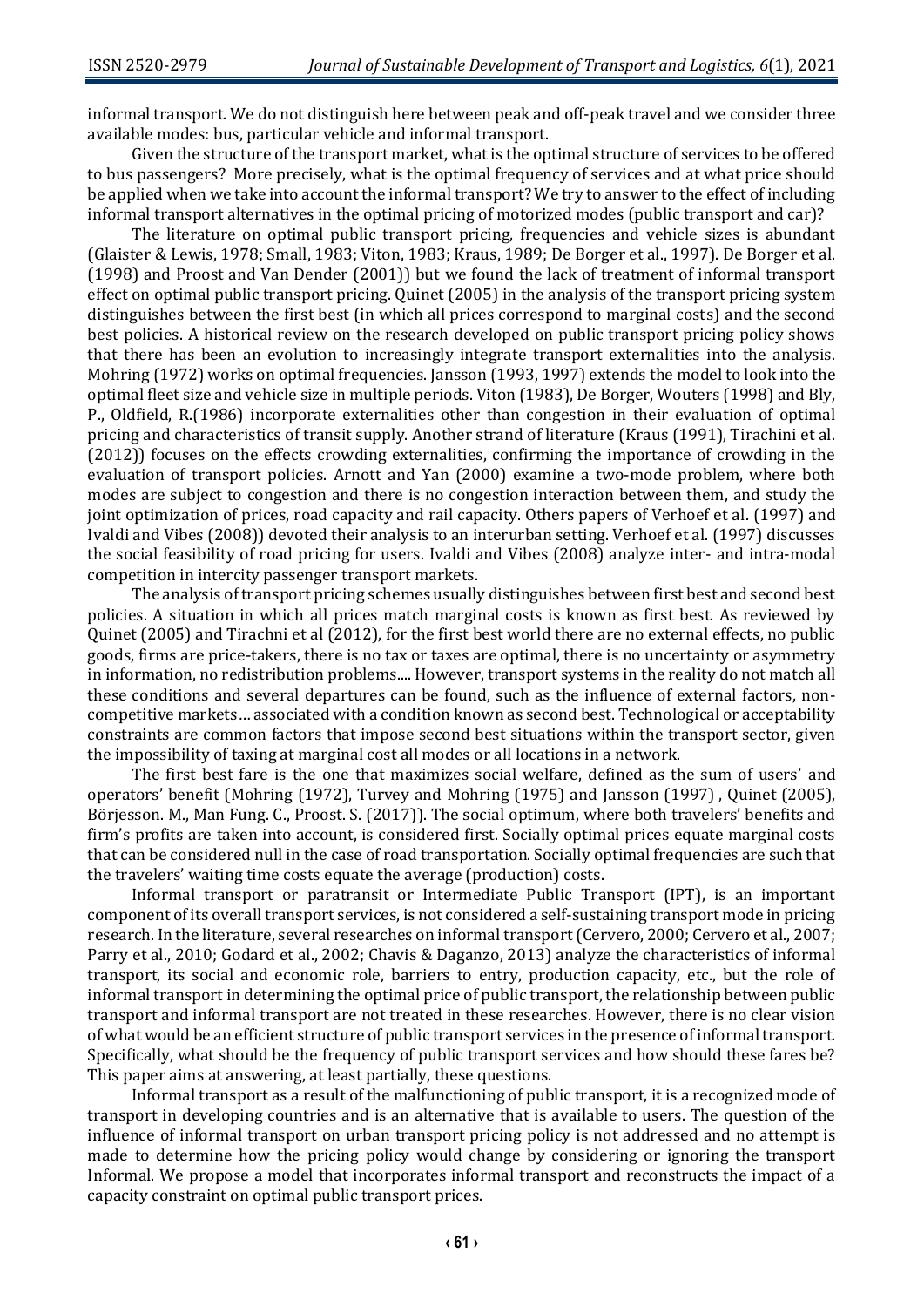#### **3. Model assumptions**

In several developing countries (Asia, Africa, Latin America), informal transport is a highly responded modal alternative. We consider in this analysis a single origin-destination pair and three modes: Private car (VP), Public Transport (TP) which could be a bus, and informal transport (TI) (minibus, Foulafoula, Cladestin...). In our model, we assume that the informal transport mode is an alternative to the choice of a motorized mode. The competitiveness of informal transport depends on these performances and the quality of the service offered…In all situations, informal transport as a substitute for conventional motorized modes generally increases as the capacity of public transport decreases and its quality in terms of speed decreases as well.

In the model, we follow much of the notation of Small and Verhoef (2007), Mirabel. F (1999), Pederson (2003) and Tirachini, A. and Hensher, D.A. (2012). We consider that the operating period is normal, i.e. we do not take into account peak periods, which allow us to find closed formulas for the optimum prices of the private car, public transport and informal transport, to inform the impact of the constraints of specificity of each mode of transport on the pricing policy. Road capacity is fixed and tax distortions are ignored. The decision variables are the optimal prices for the passenger car and public transport, as well as the frequency and capacity of buses or trains.

In this model we ignore the income effect and the level of the economy. The road capacity and taxes are fixed. The joint demand function of the three modes can be obtained from the benefit function  $B(s_{vp}, s_{tp}, s_{ti})$ , which expresses the consumers' willingness to pay for a particular combination  $\{s_{vp}, s_{tp}, s_{tb}\}$ s*ti* } of travel by automobile, public transport and transport informal. The inverse demand function *d<sup>i</sup>* for mode *i* is given by:

$$
d_i(s_{vp}, s_{tp}, s_{ti}) = \frac{\partial B(s_{vp}, s_{tp}, s_{ti})}{\partial s_i} \quad ; \quad i = \{vp, tp, ti\}
$$
 (1)

For the cost function, we only take into account the cost of time and operating costs. Let  $C_i$  the total cost function and c<sup>i</sup> the average cost function of mode *i*, is given by:

$$
C_i = s_i c_i \quad when \quad i = (vp, tc, ti) \tag{2}
$$

Let us consider that

$$
c_{vp}(s_{vp}, s_{tp}, s_{ti}, f_{tp}, K_{tp}), c_{tp}(s_{vp}, s_{tp}, s_{ti}, f_{tp}, K_{tp}) \text{ and } c_{ti}(s_{vp}, s_{tp}, s_{ti}, f_{tp}, K_{tp})
$$
(3)  
are the average cost of particular vehicle, bus travel and transport informal respectively.

We assume that the mode of public transport is a bus that shares the right of way with cars and informal transport, resulting in a dependency of congestion between the three modes. Buses running on segregated bus ways are a special case that will not be dealt with in this paper. We also consider that the three modes of transport use the same road infrastructure and the informal transport mode competes directly with the particular car and buses, and its capacity is not limited since it is a factor of adjustment of the transportation system in general. We assume that these cost functions depend on the demand s*vp*, bus frequency *f<sup>b</sup>* and capacity *K<sup>b</sup> r*elated to bus size, demand s*tp* increases with crowding, demand  $s_{ti}$  that increases with the sub-offer of public transport. The relationship between car demand  $S_{vp}$  and car flow  $f_{vp}$  is  $f_{vp} = u_{vp} s_{vp}$ , where  $u_{vp}$  is the inverse of the average occupancy rate per car. Bus cost *ctp* includes users cost *c<sup>u</sup>* : access, waiting and in-vehicle time costs; and operator cost *c<sup>o</sup>* which depends on bus frequency and size, hence

$$
c_{tp} = c_u + c_0 \tag{4}
$$

Transport informal cost *cti* includes users fixed cost *c<sup>i</sup>* (access, waiting and in-vehicle time costs, These costs of informal transport are perceived to be lower than those of public transport) and operator cost *c<sup>v</sup>* which depends on frequency, maintenance and reparation of the vehicle, hence

$$
c_{ti} = c_i + c_v \tag{5}
$$

The Social welfare function SW (6), maximized subject to an effective capacity constraint for public transport vehicles, given by the expression (7), which stipulates that the capacity of public transport is always maintained below the total demand  $s<sub>tp</sub>$  (under transport offer i.e. actual offer is under actual demand).

$$
SW = B(s_{vp}, s_{tp}, s_{ti}) - s_{vp}c_{vp} (s_{vp}, s_{tp}, s_{ti}) - s_{tp}c_{tp} (s_{vp}, s_{tp}, s_{ti}) - s_{ti}c_{ti} (s_{vp}, s_{tp}, s_{ti})
$$
 (6)

Under constraint:

$$
s_{tp} \ge f_{tp} k_{tp} \tag{7}
$$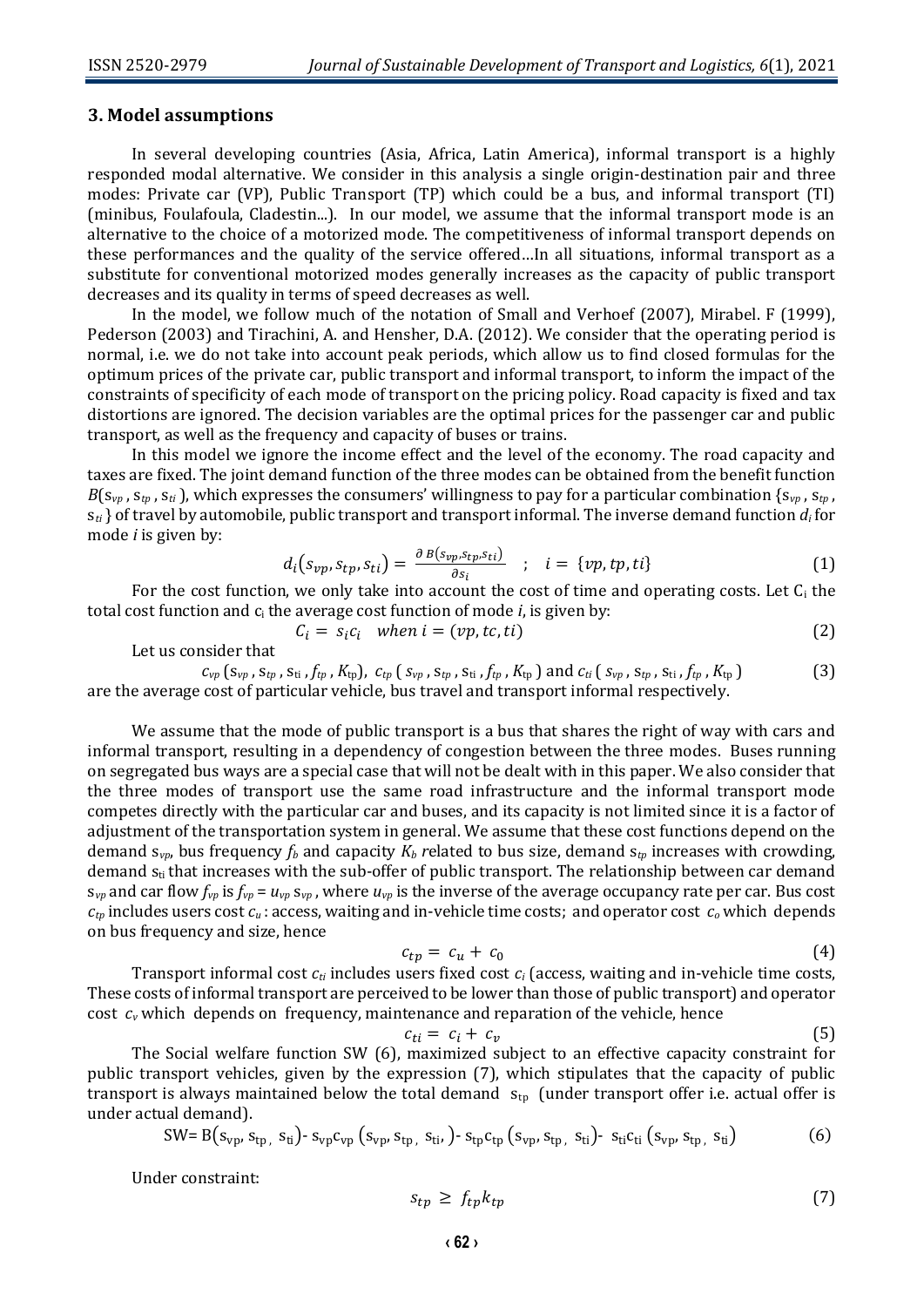In equilibrium, the marginal benefit is equal to the generalized price,  $c_{vp} + \tau_{vp}$ ;  $c_{tp} + \tau_{tp}$  and  $c_{ti}$  +  $\tau_{ti}$  for particular vehicle, public transport and informal transport respectively, where  $\tau_{vn}$  is the road use charge for the automobile,  $\tau_{tp}$  is the fare for public transport and  $\tau_{ti}$  is the road use charge for informal transport. We assume that the mode of public transport (bus) shares the right of way with passenger cars and with informal transport, which leads to a dependency of congestion between the three modes.

$$
\frac{\partial B}{\partial s_{vp}} = c_{vp} + \tau_{vp} \quad ; \quad \frac{\partial B}{\partial s_{tp}} = c_{tp} + \tau_{tp} \text{ and } \frac{\partial B}{\partial s_{ti}} = c_{ti} + \tau_{ti} \tag{8}
$$

#### **4. First best pricing**

To solve constraint-maximization problems, we consider the following Lagrange function:

$$
L = B\left(s_{vp}, s_{tp}, s_{ti}\right) - s_{vp}c_{vp}\left(s_{vp}, s_{ti}, f_{tp}, k_{tp}\right) - s_{tp}c_{tp}\left(s_{vp}, s_{tp}, s_{ti}, f_{tp}, k_{tp}\right) - s_{ti}c_{ti}\left(s_{vp}, s_{tp}, s_{ti}, f_{tp}, k_{tp}\right) + \lambda\left(s_{tp} - f_{tp}k_{tp}\right) \tag{9}
$$

Where  $\lambda$  is the Lagrange multiplier associated with constraint (5), which represents the marginal social benefit when increasing the production capacity of bus by one unit. The application of the first order conditions allows us to conclude the following (see appendix 1):

$$
\tau_{\nu p = s_{\nu p}} \frac{\partial c_{\nu p}}{\partial s_{\nu p}} + s_{tp} \frac{\partial c_{tp}}{\partial s_{\nu p}} + s_{ti} \frac{\partial c_{ti}}{\partial s_{\nu p}}
$$
(10)

and

$$
\tau_{ti} = s q_{ti} \frac{\partial c_{ti}}{\partial s_{ti}} + s_{tp} \frac{\partial c_{tp}}{\partial s_{ti}} + s_{vp} \frac{\partial c_{vp}}{\partial s_{ti}} \tag{11}
$$

The equation (10) represents the Pigouvian tax of cars. The second term is the marginal cost on bus cost due to car demand and the third term is the marginal cost on informal transport do to use of the particular vehicle on the road. In The equation (11), the second term is the marginal cost on bus due to informal transport demand and the third term is the marginal cost on particular vehicle due to informal transport demand. In this spirit of reasoning, the optimal solution for bus fare, frequency and capacity depends on the capacity constraint that is binding. In this case Lagrange multiplier  $\lambda \neq 0$  .i.e that's means the optimal fare is obtained as:

$$
\tau_{tp} = c_o + s_{vp} \frac{\partial c_{vp}}{\partial s_{tp}} + s_{tp} \frac{\partial c_{tp}}{\partial s_{tp}} + s_{ti} \frac{\partial c_{ti}}{\partial s_{tp}} - \lambda
$$
\n(12)

From Equation (A5), the marginal welfare benefit of capacity can be expressed as:

$$
\lambda = \frac{1}{K_{tp}} \left( S_{vp} \frac{\partial c_{vp}}{\partial f_{tp}} + S_{tp} \frac{\partial c_{tp}}{\partial f_{tp}} + S_{ti} \frac{\partial c_{ti}}{\partial f_{tp}} \right)
$$
\n
$$
\text{Using } s_{tp} = f_{tp} k_{tp} \implies \frac{f_{tp}}{s} = \frac{1}{k}.
$$
\n
$$
(13)
$$

$$
\tau_{tp} = c_o + s_{vp} \frac{\partial c_{vp}}{\partial s_{tp}} + s_{tp} \frac{\partial c_{tp}}{\partial s_{tp}} + s_{ti} \frac{\partial c_{ti}}{\partial s_{tp}} + f_{tp} (\frac{s_{vp} \partial c_{vp}}{s_{tp} \partial f_{tp}} + \frac{\partial c_{tp}}{\partial f_{tp}} + \frac{s_{ti} \partial c_{ti}}{s_{tp} \partial f_{tp}})
$$
(14)

In the situation of a country where informal transport is plentiful and the public operator is unable to increase the production capacity of buses, the only possibility is to increase the frequency of buses to satisfy the excesses and effective demand (6). The equation (14) expresses the relationship between bus frequency and optimal bus fare. This frequency of buses expressed in terms of the number of seats offered, which is generally unfulfilled, will be rewarded by the offer of informal transport. In this equation, the term within the brackets is positive and represents the impact of the increased frequency needed to deal with excess demand on the marginal costs of the car and bus. But the key question is what advantage can be drawn if we increase the frequency of buses? However, note that the frequency and capacity can be optimal and the capacity constraint can actually be binding. But when there is no additional benefit of providing excess capacity i.e. no comfort improvement and no overcrowding of buses, in this case, when the frequency has been optimized, the actual size of the vehicle is considered as the minimum that satisfies the equation (6). In the latter case, the expression (14) is still valid, but the term relative to the capacity in the brackets is zero because the frequency is optimal, then equation (14) is reduced to the optimum fare without capacity constraints. When the public operator sees that it is necessary to increase the frequency of buses, the optimal frequency and capacity are obtained by solving the following system of equations:

$$
s_{tp}\frac{\partial c_{tp}}{\partial f_{tp}} + s_{vp}\frac{\partial c_{vp}}{\partial f_{tp}} + s_{ti}\frac{\partial c_{ti}}{\partial f_{tp}} = 0
$$
\n(15)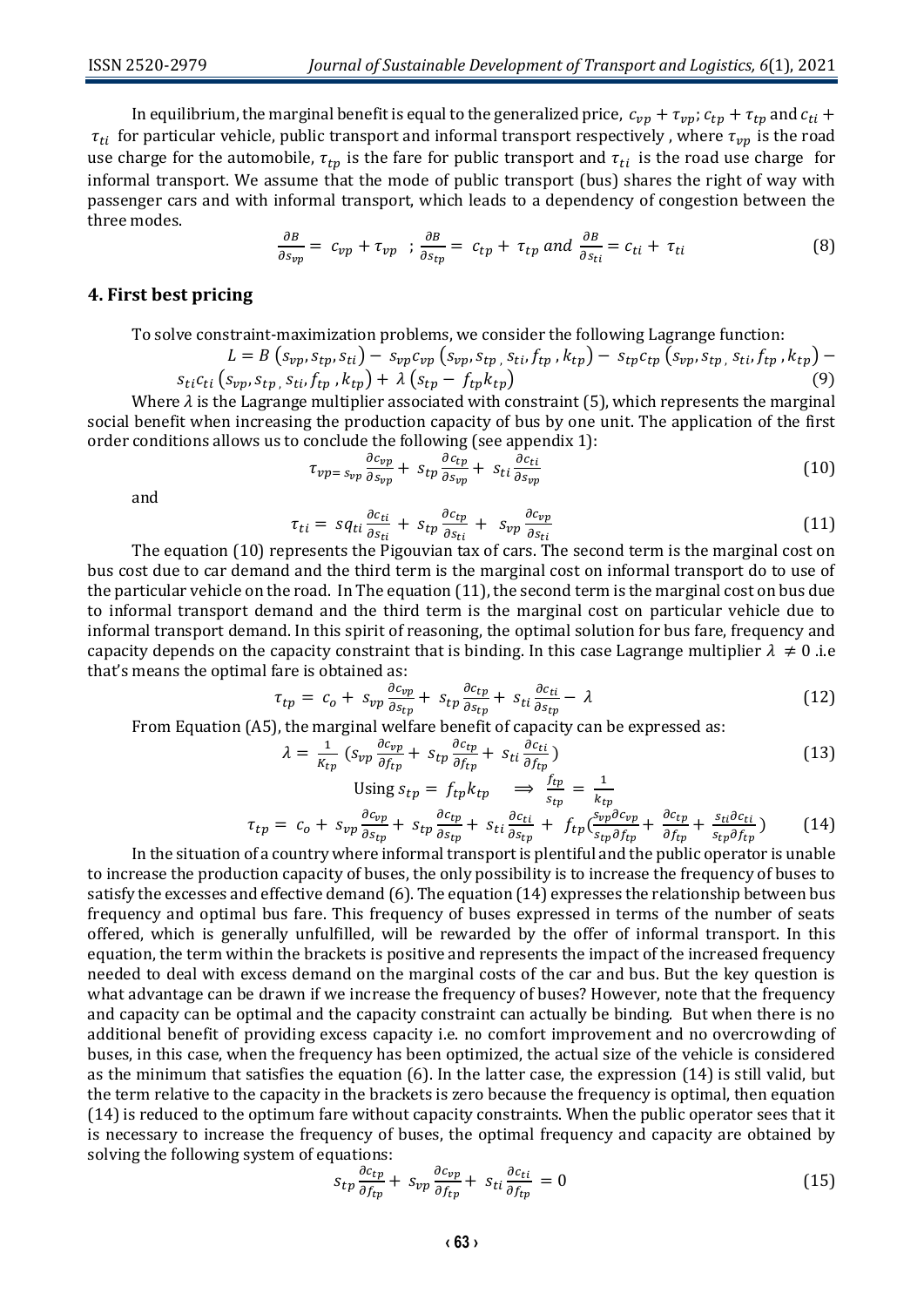$$
s_{tp} \frac{\partial c_{tp}}{\partial k_{tp}} + s_{tp} \frac{\partial c_{vp}}{\partial k_{tp}} + s_{ti} \frac{\partial c_{ti}}{\partial k_{tp}} = 0
$$
\n(16)

The most important result that can be drawn is that the public operator does not have the financial or technical possibilities to increase these transport capacities immediately but on the other hand he must reach the optimum buses frequency to meet the demand Excess. The public operator is then in an optimal frequency situation and in direct competition with the informal transport, which itself operates in a situation of optimality. Informal transport, which operates in a competitive situation, defines its optimal frequency and optimal production capacity according to the capacity and optimal frequency of the public operator's buses. In this case, the public operator defines optimal rates always taking into account the capacity constraint that is usually binding. The optimal frequency depends on the congestion situation and several external factors that we will not take them into account in this analysis.

#### **5. Second best pricing**

When we consider that no road price for particular vehicle was applied, the same problem can be solved and the Lagrange function becomes:

$$
L = B\left(s_{vp}, s_{tp}, s_{ti}\right) - s_{vp}c_{vp}\left(s_{vp}, s_{ti}, f_{tp}, k_{tp}\right) - s_{tp}c_{tp}\left(s_{vp}, s_{tp}, s_{ti}, f_{tp}, k_{tp}\right) - s_{ti}c_{ti}\left(s_{vp}, s_{tp}, s_{ti}, f_{tp}, k_{tp}\right) + \lambda\left(s_{tp} - f_{tp}k_{tp}\right) + \gamma_{vp}\left(c_{vp} - \frac{\partial B}{\partial s_{vp}}\right) + \gamma_{tp}\left(c_{tp} + \tau_{tp} - \frac{\partial B}{\partial s_{tp}}\right) + \gamma_{ti}\left(c_{ti} - \frac{\partial B}{\partial s_{ti}}\right)
$$
\n(17)

In the case of public transport pricing, the situation we are dealing with concerns buses that compete with low-priced informal transport, which imposes a second best constraint when determining Public transport tariffs. The classic argument is that if informal transportation is offered at competitive prices, there will be a surplus of travel demand for informal transportation; Therefore, it is necessary to improve the welfare of individuals by, on the one hand, the reduction of the public transport tariff in order to attract certain users of passenger cars and informal transport to buses, on the other hand, by the reduction Level of congestion and other traffic externalities on the road network. This situation Justify the second best pricing by public transport subsidy, after the first best pricing (Preston, (2008); Parry and Small, (2009)). As argued by Parry, I. and A. Bento (2001) and Small (2004), the first and second best tariff analysis, congestion charging could be seen as a means of reducing the financial needs of public transport, as an optimum road charge should decrease the subsidy required for public transport, even if the revenue from road pricing is not earmarked for public transport.

The second derivative of the inverse of demand *d<sup>i</sup>* obtained from the equation (1) represents the marginal change in willingness to pay for mode *i* due to a marginal change in the amount of travel on mode *j*. In our case, the three modes of transport are substitutable (if public transport tariffs thus increases demand for VP and informal transport also increase), this is why the second derivative must be different from zero. After many manipulation and simplification (see appendix 2) the second best bus fare is:

$$
\tau_{tp}^{\text{s}} = \tau_{tp} - \left(s_{vp} \frac{\partial c_{vp}}{\partial s_{vp}} + s_{tp} \frac{\partial c_{tp}}{\partial s_{vp}} + s_{ti} \frac{\partial c_{ti}}{\partial s_{vp}}\right) \frac{\frac{\partial c_{tp}}{\partial s_{tp}} - \frac{\partial^2 B}{\partial s_{vp}s} + \left(\frac{\partial^2 B}{\partial s_{vp}\partial s_{ti}} \frac{\partial^2 B}{\partial s_{tp}\partial s_{ti}}\right)}{\frac{\partial c_{vp}}{\partial s_{vp}} - \frac{\partial^2 B}{\partial^2 s_{vp}} + \left(\frac{\partial^2 B}{\partial s_{vp}\partial s_{ti}}\right)^2 \frac{\partial^2 B}{\partial^2 s_{ti}}\right)} + \frac{\frac{\partial c_{vp}}{\partial s_{vp}} - \frac{\partial^2 B}{\partial s_{vp}} + \left(\frac{\partial^2 B}{\partial s_{vp}\partial s_{ti}}\right)^2 \frac{\partial^2 B}{\partial^2 s_{ti}}\right)}
$$
\n
$$
f_{tp} \left(\frac{s_{vp} \cdot \gamma_{vp}}{s_{tp}} \frac{\partial c_{tp}}{\partial f_{tp}} + \frac{\partial c_{tp}}{\partial f_{tp}} \frac{\partial c_{ti}}{\partial f_{tp}}\right) \tag{18}
$$

2 The second best pricing<sup>1</sup> is expressed above in equation 18. The informal transport is a substitute for public transport modes or particular car. Mathematically the substitution parameters between these different modes are expressed at the level of equation (18) by the second derivatives  $\partial^2 B_{tp\to ti}$ ,  $\partial^2 B_{tp\to ti}$ ,  $\partial^2 B_{tp\to vp}$ . Theses expressions explain the interactions between the

 $\overline{\phantom{0}}$ 

<sup>&</sup>lt;sup>1</sup> The first order conditions for solving the equation are given in Appendix (2).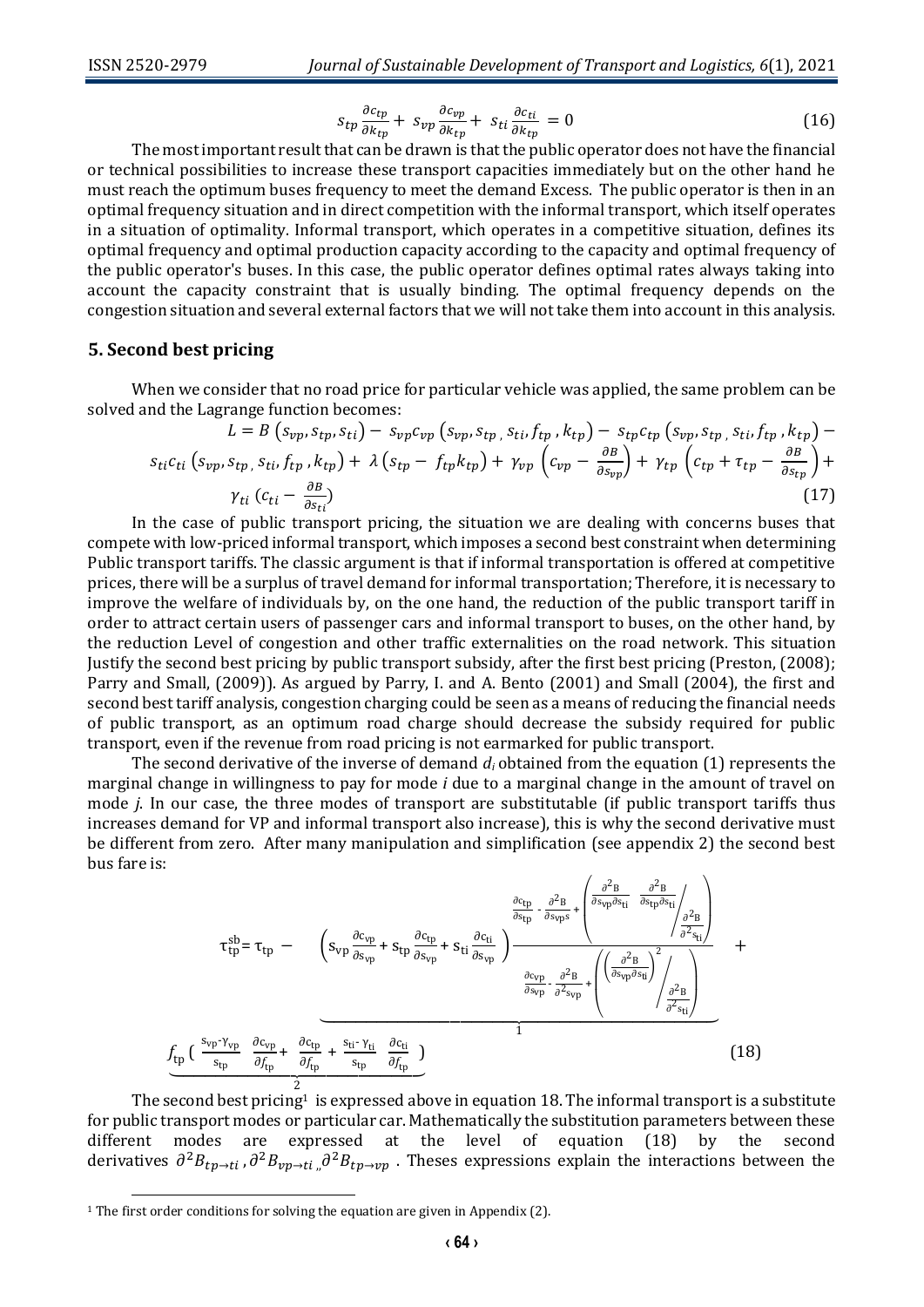three competitive and substitutable modes. In a context of public transport sub-offer, it is logical that the three modes are substitutable and each of these modes is chosen according to its intrinsic characteristics. If particular vehicle (VP) does not interact with the buses (tp), and at the same time the informal transport (ti) does not interact with the buses (tp), the second derivative  $\partial^2 B_{tp\to ti} =$ 0;  $\partial^2 B_{vp\to ti} = 0$ ;  $\partial^2 B_{tp\to vp} = 0$  and the second term of the equation (18) is null (the second-best correction is zero: second term on the right-hand side of Equation (18)), in this case the second best fare is equal to the first best fare (14). In other words, if there is no substitution between modes, the second best fare equation equalizes the first best fare equation (18) = (14). The second best fare is equal to first best fare  $\tau_{tp}^{sb}$  =  $\tau_{tp}$  when the second best correction is zero, i.e. the terms (1) and (2) in the equation (18) are equals  $(1 = 2)$ .

$$
\left(s_{vp}\frac{\partial c_{vp}}{\partial s_{vp}} + s_{tp}\frac{\partial c_{tp}}{\partial s_{vp}} + s_{ti}\frac{\partial c_{ti}}{\partial s_{vp}}\right) \frac{\frac{\partial c_{tp}}{\partial s_{tp}} - \frac{\partial^2 B}{\partial s_{vp}\partial s_{tp}} + \left(\frac{\partial^2 B}{\partial s_{vp}\partial s_{ti}}\frac{\partial^2 B}{\partial s_{tp}\partial s_{ti}}\right)}{\frac{\partial c_{vp}}{\partial s_{vp}} - \frac{\partial^2 B}{\partial^2 s_{vp}} + \left(\frac{\frac{\partial^2 B}{\partial s_{vp}\partial s_{ti}}}{\frac{\partial^2 B}{\partial s_{tp}\partial s_{ti}}}\right)^2}{\frac{\partial c_{vp}}{\partial s_{tp}} + \left(\frac{s_{vp}v_{vp}}{s_{tp}}\frac{\partial c_{vp}}{\partial f_{tp}} + \frac{\partial c_{tp}}{\partial f_{tp}} + \frac{s_{ti}v_{ti}}{s_{tp}}\frac{\partial c_{ti}}{\partial f_{tp}}\right)
$$
(19)

In this case , we assume that there is no substitution between modes *tp* and *ti*, and *vp* and *ti* then  $\partial^2 B$  $\frac{\partial^2 B}{\partial s_{vp} \partial s_{ti}} = \frac{\partial^2 B}{\partial_{tp} \partial_i}$  $\frac{\partial^2 B}{\partial_{tp} \partial_{ti}} = \frac{\partial^2 B}{\partial_{svp} \partial_{sdv}}$  $\frac{\partial B}{\partial s_{vp}\partial s_{tp}}=0$  , which we consider the second best bus fare considering only two modes (vp and tp), i.e., in this case there is no distinction between private car and informal transport. This result was obtained by Small and Verhoef (2007) and Ahn (2009) for the case in which there is no congestion interaction between modes. This situation is reflected in equation (18) by the equal marginal costs of the two modes, i.e.

$$
\frac{\partial c_{tp}}{\partial s_{tp}} = \frac{\partial c_{tv}}{\partial s_{tv}} = 0.
$$

Thus, we can consider that the bus demand does not affect the travel time of the car, so there will be no substitution between modes and the structure of the market is generally stationary. This remains valid as long as the production capacity has not evolved. As long as the production capacity of the buses is constant, the travel times of the other modes do not change, so there will be no changes in the generalized costs of these modes, i.e.

$$
\frac{\partial c_{vp}}{\partial f_{tp}} = \frac{\partial c_{tp}}{\partial f_{tp}} = \frac{\partial c_{ti}}{\partial f_{tp}} = 0.
$$

If the cross demand elasticity between particular vehicle and the bus, and the cross demand elasticity between the bus and the informal transport are zero, i.e.  $\partial^2 B_{tp\to ti} = 0$ ;  $\partial^2 B_{tp\to vp} = 0$ , the second best bus fare is equal to the first best price ( $\tau_{tp}^{SB}=\tau_{tp}$  ) even though a fares applied to the bus is low, does not change the market structure and the shares of each mode. On the other hand, if  $\frac{\partial c_{tp}}{\partial s_{tp}}\neq 0$ 0 or  $\frac{\partial c_{tv}}{\partial s}$  $\frac{\partial c_{tv}}{\partial s_{tv}} \neq 0$  in this case, the second best fare (18) is not equal to the first best fare even if the cross demand elasticities between the three modes are zero. For a fixed level of congestion, Tirachini, A. and Hensher, D.A.(2012), Proost, S. and K. Van Dender (2008) have shown that the second best bus fare is higher than the first best fare when we intervene in our analysis three modes of transport (bus, private vehicle, informal transport ) instead of two modes (bus, private vehicle). This conclusion remains valid as long as we do not take into account the congestion situation and the negative externality factors. This rule that we have just shown in this paper remains valid as long as we do not take into account the external factors (congestion, taxation, pollution).

If equation (19) is not checked, i.e. the second best correction is not equal zero, and the second best fares is not equal to the first best fares  $\tau_{tp}^{sb} \neq \tau_{tp}$  . When the correction factor (2) of equation (18) exceeds the correction factor (1), the second best fares exceeds the first best fares  $\tau_{tp}^{sb} \geq \tau_{tp}$ . This situation is expressed in the equation below: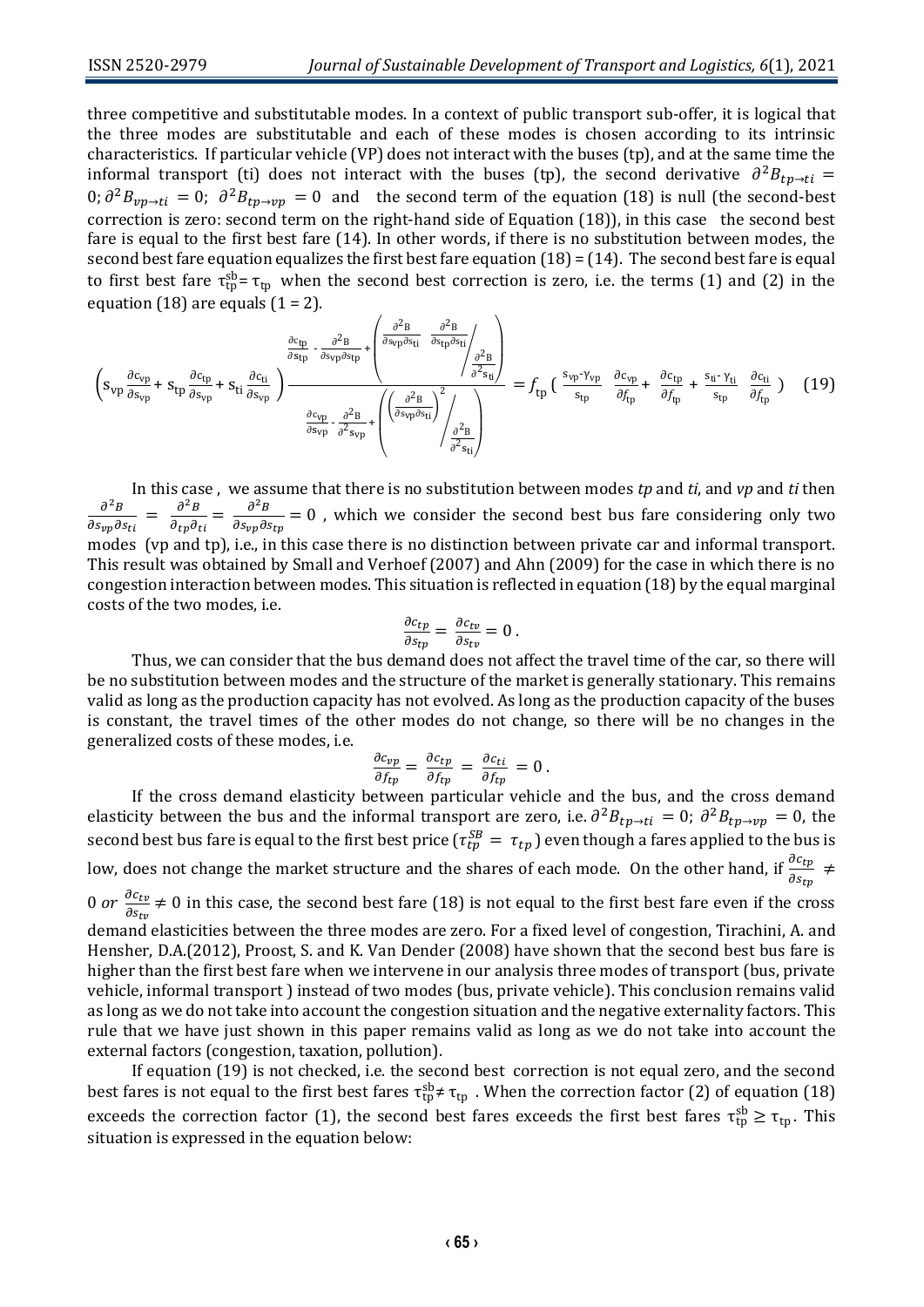$$
f_{\text{tp}} \left( \frac{s_{\text{vp}} \gamma_{\text{vp}}}{s_{\text{tp}}} \frac{\partial c_{\text{vp}}}{\partial f_{\text{tp}}} + \frac{\partial c_{\text{tp}}}{\partial f_{\text{tp}}} + \frac{s_{\text{ti}} \gamma_{\text{ti}}}{s_{\text{tp}}} \frac{\partial c_{\text{ti}}}{\partial f_{\text{tp}}} \right) \ge \left( s_{\text{vp}} \frac{\partial c_{\text{vp}}}{\partial s_{\text{vp}}} + s_{\text{tp}} \frac{\partial c_{\text{tp}}}{\partial s_{\text{vp}}} + s_{\text{ti}} \frac{\partial c_{\text{ti}}}{\partial s_{\text{vp}}} \right) \frac{\frac{\partial c_{\text{tp}}}{\partial s_{\text{vp}}} - \frac{\partial^2 B}{\partial s_{\text{vp}} \partial s_{\text{ti}}}{\frac{\partial^2 B}{\partial s_{\text{vp}}} s_{\text{ti}}} \left( \frac{\frac{\partial^2 B}{\partial s_{\text{tp}} \partial s_{\text{ti}}} \frac{\partial^2 B}{\partial s_{\text{ti}}} \right)}{\frac{\partial^2 B}{\partial s_{\text{vp}}} s_{\text{ti}}} \right) \tag{20}
$$

When the cross-elasticity between the public transport and the informal transport is high  $\left(\frac{\partial^2 B}{\partial x^2}\right)$  $\frac{\partial}{\partial s_{tp} \partial s_{ti}}$ ), and the cross -elasticities between private cars and informal transport and between public transport and private cars  $\left(\frac{\partial^2 B}{\partial r^2}\right)$  $\frac{\partial^2 \mathrm{B}}{\partial \mathrm{s_{vp}} \partial \mathrm{s_{ti}}}$  ;  $\frac{\partial^2 \mathrm{B}}{\partial \mathrm{s_{vp}} \partial \mathrm{s}}$  $\frac{\partial^2 B}{\partial s_{vp}\partial s_{tp}}$ ) are low (in values absolute), we can see that the second best fares is higher than the first best fares ( $\tau_{tp}^{sb} \geq \tau_{tp}$  ). In other words, when the modal substitution between public transport and informal transport is higher than the substitution between public transport and private cars, it is noted that a high fares of public transport attracts more passengers to the informal transport. On the other hand a low public transport fares attracts more passengers to public transport. But, we note that the change could go to the other way as well ( $\tau_{tp}^{sb} \leq \tau_{tp}$  ) if the modal substitution between the automobile and the informal transport is stronger than between public transport and informal transport (low values of  $\frac{\partial^2 B}{\partial x^2}$  $\frac{\partial^2 B}{\partial s_{vp} \partial s_{ti}}$ ;  $\frac{\partial^2 B}{\partial s_{tp} \partial s}$  $\frac{\partial}{\partial s_{tp}\partial s_{ti}}$ ). To point out, that these conclusions depend on the optimal frequency and the capacity of the public buses. But the main question is whether or not the operator provides the optimal transport capacity? And the optimal frequency?

Optimal frequency and bus capacity<sup>2</sup> are the solution of equation below:

$$
\left(s_{vp} - \gamma_{vp}\right) \frac{\partial c_{vp}}{\partial f_{tp}} + \left(s_{tp} - \gamma_{tp}\right) \frac{\partial c_{tp}}{\partial f_{tp}} + \left(s_{ti} - \gamma_{ti}\right) \frac{\partial c_{ti}}{\partial f_{tp}} = 0
$$
\n(20)

$$
(s_{vp} - \gamma_{vp})\frac{\partial c_{vp}}{\partial k_{tp}} + (s_{tp} - \gamma_{tp})\frac{\partial c_{tp}}{\partial k_{tp}} + (s_{ti} - \gamma_{ti})\frac{\partial c_{ti}}{\partial k_{tp}} = 0
$$
\n(21)

It is very important to indicate that  $\gamma_{vp} =$  $\left(\frac{\partial c_{\rm vp}}{\partial s_{\rm em}}\right)$  $\frac{\partial c_{\text{vp}}}{\partial s_{\text{vp}}}$ + S<sub>tp</sub> $\frac{\partial c_{\text{tp}}}{\partial s_{\text{vf}}}$  $\frac{\partial c_{tp}}{\partial s_{vp}}$ + S<sub>ti</sub> $\frac{\partial c_{ti}}{\partial s_{vp}}$  $\partial c_{VD}$  $rac{\partial c_{\text{vp}}}{\partial s_{\text{vp}}}$  -  $rac{\partial^2 B}{\partial^2 s_{\text{v}}}$  $\frac{\partial}{\partial^2 s_{vp}}$  + case the congestion externality of buses to cars, and is less internalized because  $\gamma_{vp} > 0$ . If there is no  $\left(\left(\frac{\partial^2 B}{\partial s_{vp}\partial s_{ti}}\right)$ 2  $\partial^2 B$  $\partial^2 s_{\rm ti}$  $\frac{1}{a^2}$  $\overline{\phantom{a}}$ represents the second best

congestion interaction, and no cross congestion, .i.e.  $\frac{\partial c_{vp}}{\partial f_{tp}} = 0$ ;  $\frac{\partial c_{tp}}{\partial f_{tp}}$  $\frac{\partial c_{tp}}{\partial f_{tp}} = 0; \frac{\partial c_{ti}}{\partial f_{tp}}$  $\frac{\partial c_{ti}}{\partial f_{tp}}$  = 0, the rules for first-best and second-best frequ and bus capacity are the same. But in general, there is a negative effect of buses on travel time by cars and informal transport must be noted and which are expressed by:  $\frac{\partial c_{vp}}{\partial f_{tp}}$   $\neq$ 0 and  $\frac{\partial c_{ti}}{\partial f_{tp}} \neq 0$  which shows that the first-best and second-best fares are different.

### **Conclusion**

 $\overline{\phantom{0}}$ 

In this paper we focus on the economic fundamentals of pricing policies and their implication on the pricing policy. We have developed a model to analyze the informal transport and their implication on the transport market structure. It is shown that the effect of considering the informal transport mode on optimal public transport fares depends on the demand substitution between modes. The potential substitution between public bus and informal transport should be considered when estimating the second-best public transport fare. If the modal substitution between public transport and informal transport is strong relative to the substitution between public bus transport and car, and between car and informal transport, it is more likely that the optimal public transport fare was underestimated if informal transport is ignored. When we derive the second-best bus fare with explicit account of cars and

<sup>2</sup> Relation between optimal frequency and capacity of bus and optimal frequency and capacity of informal transport will be studied in a future paper.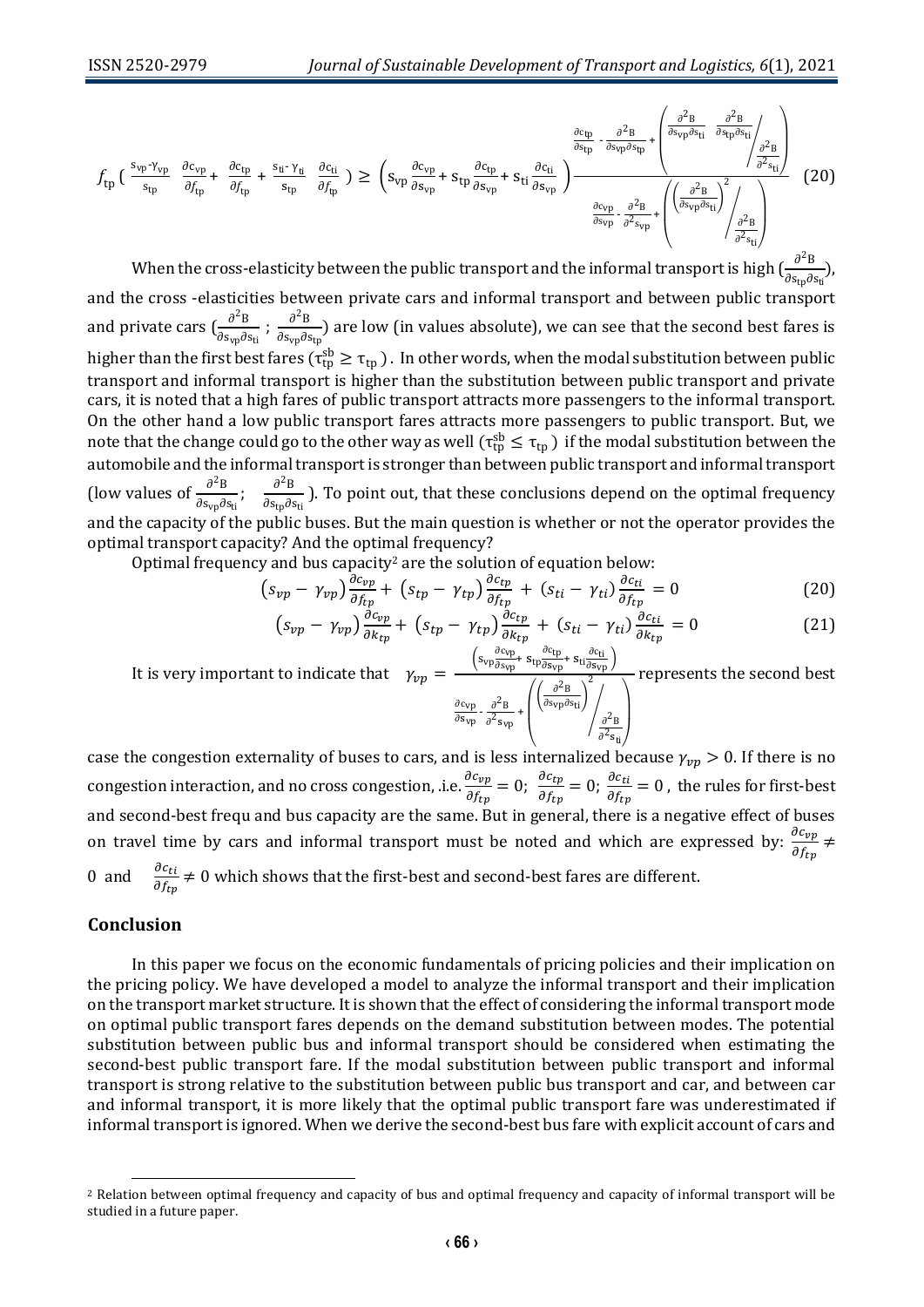informal transport, we obtain analytically the conditions that lead to the underestimation or overestimation of the optimal bus fare.

When bus fares are set at the optimum without any improvement in quality, the substitution between public buses and informal transport becomes greater than the substitution between the automobile and public transport, i.e., we will have a change in market structure and additional demand for informal transport. Passengers consider the quality of informal transport service is better than the quality of public bus transport service. The optimal pricing of bus transport limits the substitution between the three modes of transport taken in this analysis and determines the structure of the transport market in general.

We have revisited that the capacity constraint in public transport service is very important, and plays a role in optimal pricing when bus capacity can be set at its optimum level. In developing countries, the public transport operator does not have the financial and technical means to instantly increase these production capacities to meet excess demand, but it must maintain an optimal frequency of buses to satisfy it. In fact, if public transport companies are working at their optimum capacity and with optimal frequency, but as long as the quality of service is poor, there will be a reorganization of the market by the substitution effect between public bus and informal transport on the one side, and private cars on the other. This situation forces public transport companies not to apply optimal fares in order to maintain its attractiveness and retain its customers.

Future research needs to explore the significant role of the informal transport quality and its implications on optimal pricing of public transport. The relationship between quality of informal transport, buses congestion and pricing on public transport needs to be better understood. Relations between optimal frequency and capacity of public buses and optimal frequency and capacity of informal transport must be studied. Many search trails with a special qualification related to informal transport need to be explored (congestion, accident externalities, optimal investment in public transport infrastructure…). The characteristics of supply and pricing strategies of informal transport operators will need to be studied. This research will provide statistical confirmation and qualitative of previous findings around the factors influencing informal transport supply, and must add significant new insights that can help shape more effective responses to the mobility challenge.

#### **Citation information**

Dhibi, M. (2021). Multimodal pricing model in a deficit public transport market: Implication of informal transport. *Journal of Sustainable Development of Transport and Logistics, 6*(1), 59-71. doi[:10.14254/jsdtl.2021.6-1.5.](https://doi.org/10.14254/jsdtl.2021.6-1.5)

#### **References**

- Ahn, K. (2009). Road pricing and bus service policies. *Journal of Transport Economics and Policy (JTEP)*, *43*(1), 25-53.
- Arnott, R., & Yan, A. (2000). The two-mode problem: Second-best pricing and capacity. *Review of Urban & Regional Development Studies*, *12*(3), 170-199.
- Bly, P. H., & Oldfield, R. H. (1986). Competition between minibuses and regular bus services. *Journal of Transport Economics and Policy*, 47-68.
- Bly, P. H., Webster, F. V., & Pounds, S. (1980). Effects of subsidies on urban public transport. *Transportation*, *9*(4), 311-331.
- Börjesson, M., Fung, C. M., & Proost, S. (2017). Optimal prices and frequencies for buses in Stockholm. *Economics of Transportation*, *9*, 20-36.
- Cervero, R. (2000). *Informal transport in the developing world*. UN-HABITAT.
- Cervero, R., & Golub, A. (2007). Informal transport: A global perspective. *Transport policy*, *14*(6), 445- 457.
- Chavis, C., & Daganzo, C. F. (2013). Analyzing the structure of informal transit: The evening commute problem. *Research in Transportation Economics*, *39*(1), 277-284.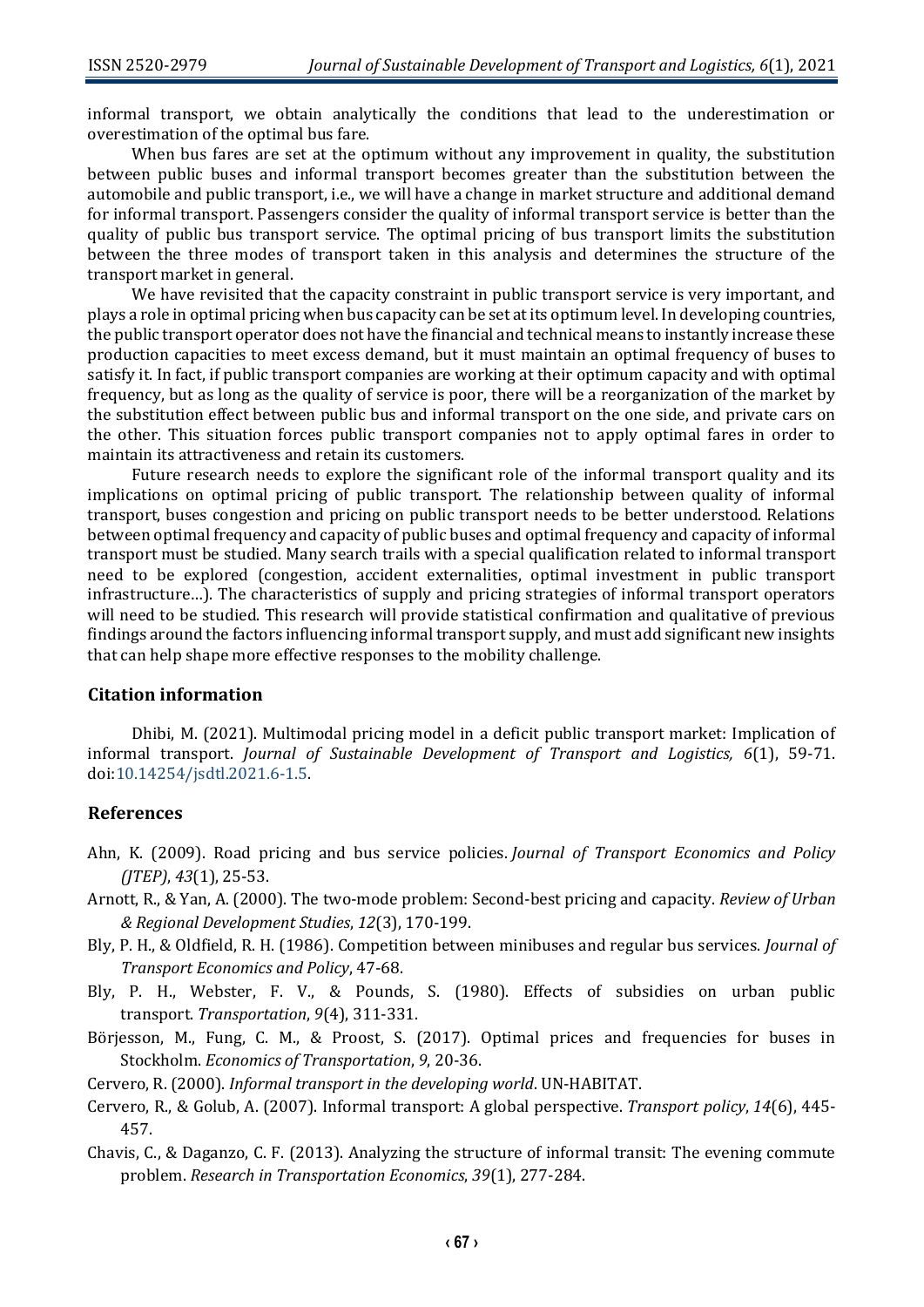- De Borger, B., & Proost, S. (2015). The political economy of public transport pricing and supply decisions. *Economics of Transportation*, *4*(1-2), 95-109.
- De Borger, B., & Wouters, S. (1998). Transport externalities and optimal pricing and supply decisions in urban transportation: a simulation analysis for Belgium. *Regional Science and Urban Economics*, *28*(2), 163-197.
- De Borger, B., Ochelen, S., Proost, S., & Swysen, D. (1997). Alternative transport pricing and regulation policies: a welfare analysis for Belgium in 2005. *Transportation Research Part D: Transport and Environment*, *2*(3), 177-198.
- Fernandez, E., & Marcotte, P. (1992). Operators-users equilibrium model in a partially regulated transit system. *Transportation Science*, *26*(2), 93-105.
- Ferro, P. S., Behrens, R., & Wilkinson, P. (2013). Hybrid urban transport systems in developing countries: Portents and prospects. *Research in Transportation Economics*, *39*(1), 121-132.
- Glaister, S., & Lewis, D. (1978). An integrated fares policy for transport in London. *Journal of Public Economics*, *9*(3), 341-355.
- Godard, X., & Ngabmen, H. (2002). Z comme Zemidjan, ou le succès des taxis motos. *Les transports et la ville en Afrique au sud du Sahara, Paris, Karthala-Inrets, Coll. Economie et Développement*, 397-406.
- Gronau, R. (2000). Optimum diversity in the public transport market. *Journal of Transport Economics and Policy*, 21-41.
- Ivaldi, M., & Vibes, C. (2008). Price competition in the intercity passenger transport market: A simulation model. *Journal of Transport Economics and Policy (JTEP)*, *42*(2), 225-254.
- Jansson, J.O. (1997) "Theory and practice of transport infrastructure a public transport pricing", in: G. de Rus and Ch. Nash. *Recent Developments in Transport Economics*, 74-134.
- Jansson, K. (1993). Optimal public transport price and service frequency. *Journal of Transport Economics and Policy*, 27(1), 33-50.
- Kraus, M. (1989). The welfare gains from pricing road congestion using automatic vehicle identification and on-vehicle meters. *Journal of Urban Economics*, *25*(3), 261-281.
- Kraus, M. (1991). Discomfort externalities and marginal cost transit fares. *Journal of Urban Economics*, *29*(2), 249-259.
- Kristoffersson, I., Börjesson M., & Valutard, F. (2016). The zero price effect and congestion charging. *CTS Working Paper*, 17.
- Litman, T. (2004). Transit price elasticities and cross-elasticities. *Journal of Public Transportation, 7*(2), 37-58.
- Mirabel, F. (1999). Répartitions modales urbaines, externalités et instauration de péages: Le cas des externalités de congestion et des" externalités modales croisées". *Revue économique*, *50*(5), 1007- 1027.
- Mohring, H. (1972). Optimization and scale economies in urban bus transportation. *The American Economic Review*, *62*(4), 591-604.
- Parry, I. W., & Small, K. A. (2009). Should urban transit subsidies be reduced?. *American Economic Review*, *99*(3), 700-724.
- Parry, I. W., & Timilsina, G. R. (2010). How should passenger travel in Mexico City be priced?. *Journal of Urban Economics*, *68*(2), 167-182.
- Parry, I., & Bento, A. (2001). Revenue recycling and the welfare effects of road pricing. *Scandinavian Journal of Economics,* 103, 645-671.
- Pedersen, P. A. (2003). On the optimal fare policies in urban transportation. *Transportation Research Part B: Methodological*, *37*(5), 423-435.
- Preston, J. (2008). Public Transport Subsidisation in Ison, S. and Rye, T.(eds) The Implementation and Effectiveness of Transport Demand Management measures: An International Perspective, 10, 189- 209.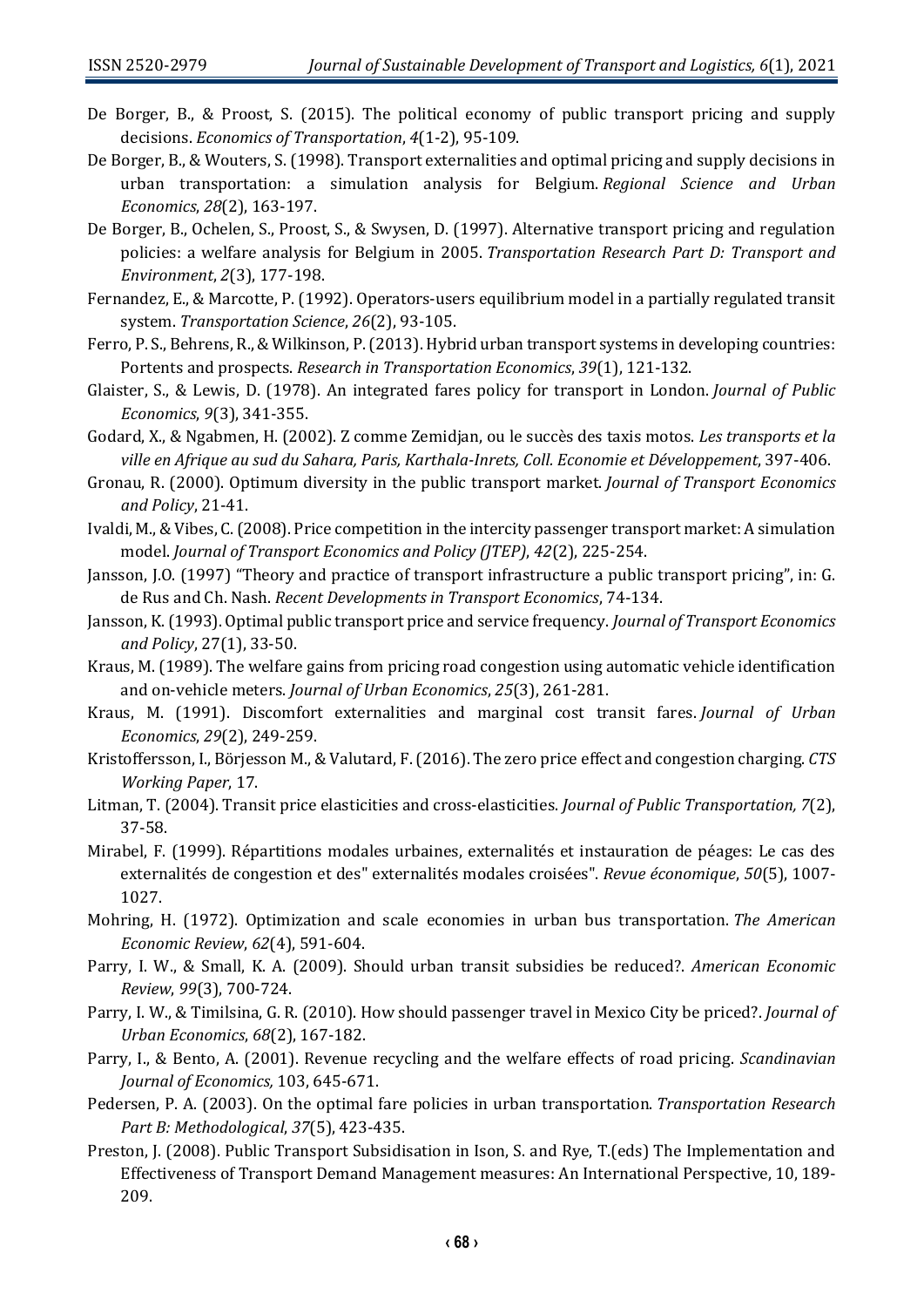- Proost, S., & Van Dender, K. (2008). Optimal urban transport pricing in the presence of congestion, economies of density and costly public funds. *Transportation Research Part A: Policy and Practice*, *42*(9), 1220-1230.
- Quinet, E. (2005). Alternative pricing doctrines. *Research in Transportation Economics*, *14*, 19-47.
- Small, K. A. (2004). Road pricing and public transport. *Research in Transportation Economics*, *9*(1), 133- 158.

Small, K. A., Verhoef, E. T., & Lindsey, R. (2007). *The economics of urban transportation*. Routledge.

- Tirachini, A., & Hensher, D. A. (2012). Multimodal transport pricing: first best, second best and extensions to non-motorized transport. *Transport Reviews*, *32*(2), 181-202.
- Turvey, R., & Mohring, H. (1975). Optimal bus fares. *Journal of Transport Economics and Policy*, 266-280.
- Verhoef, E. T., Nijkamp, P., & Rietveld, P. (1997). The social feasibility of road pricing: A case study for the Randstad area. *Journal of Transport Economics and Policy*, 255-276.
- Viton, P. (1983). Pareto-optimal urban transportation equilibria. In T. Keeler (ed.) Research in transportation economics, Greenwich JAI Press, 75-101.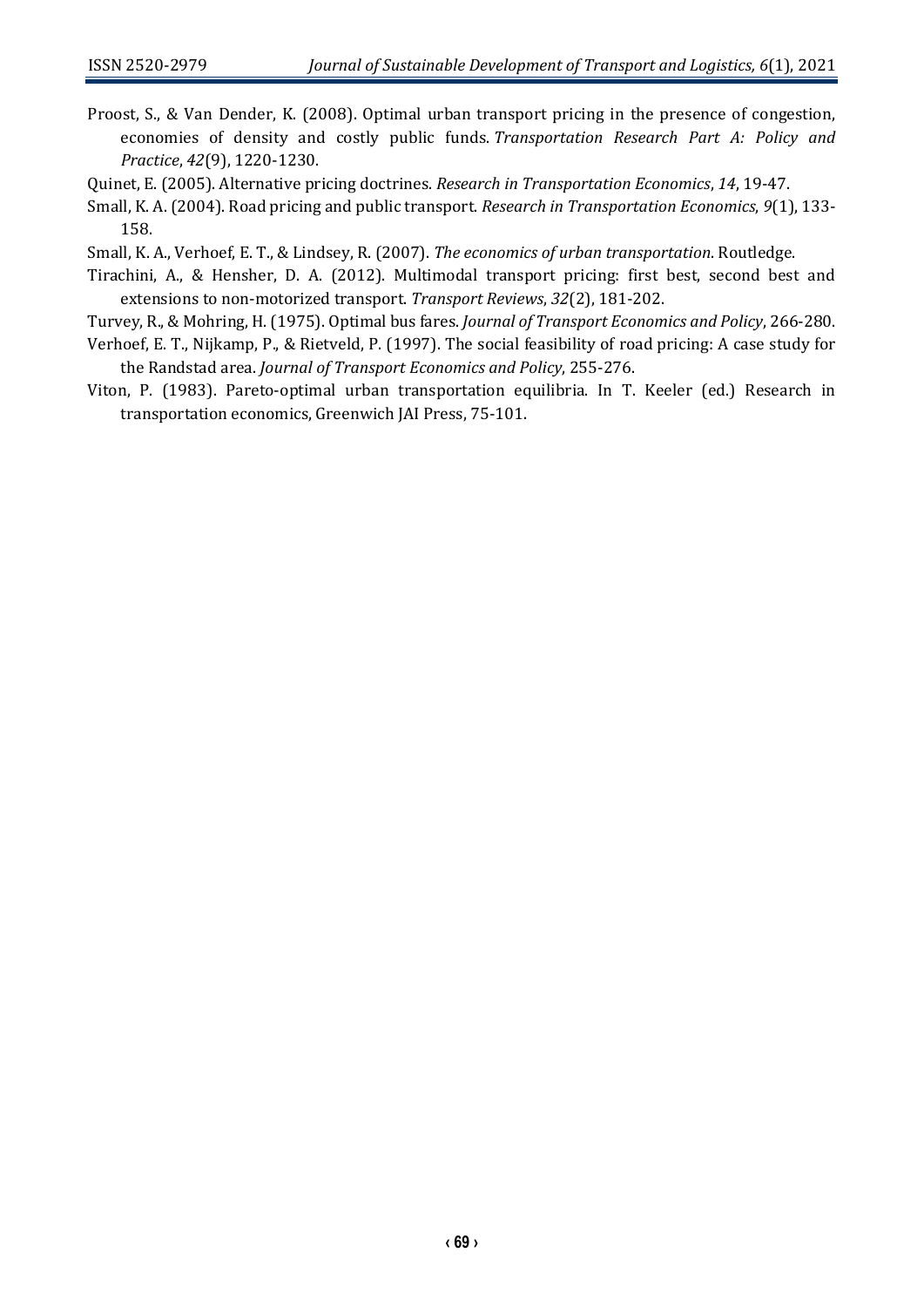## **Appendix**

## **First conditions for first best:**

$$
L = B\left(s_{vp}, s_{tp}, s_{ti}\right) - s_{vp}c_{vp}\left(s_{vp}, s_{tp}, s_{ti}, f_{tp}, k_{tp}\right) - s_{tp}c_{tp}\left(s_{vp}, s_{tp}, s_{ti}, f_{tp}, k_{tp}\right) - s_{ti}c_{ti}\left(s_{vp}, s_{tp}, s_{ti}, f_{tp}, k_{tp}\right) + \lambda\left(s_{tp} - f_{tp}k_{tp}\right)
$$
\n(A1)

$$
\frac{\partial L}{\partial s_{vp}} = \frac{\partial B}{\partial s_{vp}} - c_{vp} - s_{vp} \frac{\partial c_{vp}}{\partial s_{vp}} - s_{tp} \frac{\partial c_{tp}}{\partial s_{vp}} - s_{ti} \frac{\partial c_{ti}}{\partial s_{vp}} = 0
$$
\n(A2)

$$
\frac{\partial L}{\partial s_{tp}} = \frac{\partial B}{\partial s_{tp}} - s_{vp} \frac{\partial c_{vp}}{\partial s_{tp}} - c_{tp} - s_{tp} \frac{\partial c_{tp}}{\partial s_{tp}} - s_{ti} \frac{\partial c_{ti}}{\partial s_{tp}} + \lambda = 0
$$
\n(A3)

$$
\frac{\partial L}{\partial s_{ti}} = \frac{\partial B}{\partial s_{ti}} - s_{vp} \frac{\partial c_{vp}}{\partial s_{ti}} - s_{tp} \frac{\partial c_{tp}}{\partial s_{ti}} - c_{ti} - s_{ti} \frac{\partial c_{ti}}{\partial s_{ti}} = 0
$$
\n(A4)

$$
\frac{\partial L}{\partial f_{tp}} = -s_{vp} \frac{\partial c_{vp}}{\partial f_{tp}} - s_{tp} \frac{\partial c_{tp}}{\partial f_{tp}} - s_{ti} \frac{\partial c_{ti}}{\partial f_{tp}} - \lambda k_{tp} = 0
$$
\n(A5)

$$
\frac{\partial L}{\partial k_{tp}} = -s_{vp} \frac{\partial c_{vp}}{\partial k_{tp}} - s_{tp} \frac{\partial c_{tp}}{\partial k_{tp}} - s_{ti} \frac{\partial c_{ti}}{\partial k_{tp}} - \lambda f_{tp} = 0
$$
\n(A6)

$$
\lambda \left( s_{tp} - f_{tp} k_{tp} \right) = 0 \tag{A7}
$$

### **First conditions for second best:**

$$
L = B\left(s_{vp}, s_{tp}, s_{ti}\right) - s_{vp}c_{vp}\left(s_{vp}, s_{tp}, s_{ti}, f_{tp}, k_{tp}\right) - s_{tp}c_{tp}\left(s_{vp}, s_{tp}, s_{ti}, f_{tp}, k_{tp}\right) -s_{ti}c_{ti}\left(s_{vp}, s_{tp}, s_{ti}, f_{tp}, k_{tp}\right) + \lambda\left(s_{tp} - f_{tp}k_{tp}\right) + \gamma_{vp}\left(c_{vp} - \frac{\partial B}{\partial s_{vp}}\right) + \gamma_{tp}\left(c_{tp} + \tau_{tp} - \frac{\partial B}{\partial s_{tp}}\right) +\gamma_{ti}\left(c_{ti} - \frac{\partial B}{\partial s_{ti}}\right)
$$
\n(B1)

$$
\frac{\partial L}{\partial s_{vp}} = \frac{\partial B}{\partial s_{vp}} - c_{vp} - s_{vp} \frac{\partial c_{vp}}{\partial s_{vp}} - s_{tp} \frac{\partial c_{tp}}{\partial s_{vp}} - s_{ti} \frac{\partial c_{ti}}{\partial s_{vp}} + \gamma_{vp} \left( \frac{\partial c_{vp}}{\partial s_{vp}} - \frac{\partial^2 B}{\partial^2 s_{vp}} \right) + \gamma_{tp} \left( \frac{\partial c_{tp}}{\partial s_{vp}} - \frac{\partial^2 B}{\partial s_{vp} \partial s_{tp}} \right) + \gamma_{ti} \left( \frac{\partial c_{ti}}{\partial s_{vp}} - \frac{\partial^2 B}{\partial s_{tv} \partial s_{tp}} \right) = 0
$$
\n(B2)

$$
\frac{\partial L}{\partial s_{tp}} = \frac{\partial B}{\partial s_{tp}} - s_{vp} \frac{\partial c_{vp}}{\partial s_{tp}} - c_{tp} - s_{tp} \frac{\partial c_{tp}}{\partial s_{tp}} - s_{ti} \frac{\partial c_{ti}}{\partial s_{tp}} + \gamma_{vp} \left( \frac{\partial c_{vp}}{\partial s_{tp}} - \frac{\partial^2 B}{\partial s_{tp} \partial s_{vp}} \right) + \gamma_{tp} \left( \frac{\partial c_{tp}}{\partial s_{tp}} - \frac{\partial^2 B}{\partial^2 s_{tp}} \right) + \gamma_{ti} \left( \frac{\partial c_{tp}}{\partial s_{tp}} - \frac{\partial^2 B}{\partial s_{ti} \partial s_{tp}} \right) = 0
$$
\n(B3)

$$
\frac{\partial L}{\partial s_{ti}} = \frac{\partial B}{\partial s_{ti}} - s_{vp} \frac{\partial c_{vp}}{\partial s_{ti}} - s_{tp} \frac{\partial c_{tp}}{\partial s_{ti}} - c_{ti} - s_{ti} \frac{\partial c_{ti}}{\partial s_{ti}} + \gamma_{vp} \left( \frac{\partial c_{vp}}{\partial s_{ti}} - \frac{\partial^2 B}{\partial s_{ti} \partial s_{vp}} \right) + \gamma_{tp} \left( \frac{\partial c_{tp}}{\partial s_{ti}} - \frac{\partial^2 B}{\partial s_{ti} \partial s_{tp}} \right) + \gamma_{ti} \left( \frac{\partial c_{ti}}{\partial s_{ti}} - \frac{\partial^2 B}{\partial s_{ti} \partial s_{tp}} \right) = 0
$$
\n(B4)

$$
\frac{\partial L}{\partial f_{tp}} = -S_{vp} \frac{\partial c_{vp}}{\partial f_{tp}} - S_{tp} \frac{\partial c_{tp}}{\partial f_{tp}} - S_{ti} \frac{\partial c_{ti}}{\partial f_{tp}} - \lambda k_{tp} + \gamma_{vp} \frac{\partial c_{vp}}{\partial f_{tp}} + \gamma_{tp} \frac{\partial c_{tp}}{\partial f_{tp}} + \gamma_{ti} \frac{\partial c_{ti}}{\partial f_{tp}} = 0
$$
(B5)

$$
\frac{\partial L}{\partial k_{tp}} = -S_{vp} \frac{\partial c_{vp}}{\partial k_{tp}} - S_{tp} \frac{\partial c_{tp}}{\partial k_{tp}} - S_{ti} \frac{\partial c_{ti}}{\partial k_{tp}} - \lambda f_{tp} + \gamma_{vp} \frac{\partial c_{vp}}{\partial k_{tp}} + \gamma_{tp} \frac{\partial c_{tp}}{\partial k_{tp}} + \gamma_{ti} \frac{\partial c_{ti}}{\partial k_{tp}} = 0
$$
(B6)

$$
\frac{\partial L}{\partial \gamma_{vp}} = -\frac{\partial B}{\partial q_{vp}} + c_{vp} = 0 \tag{B7}
$$